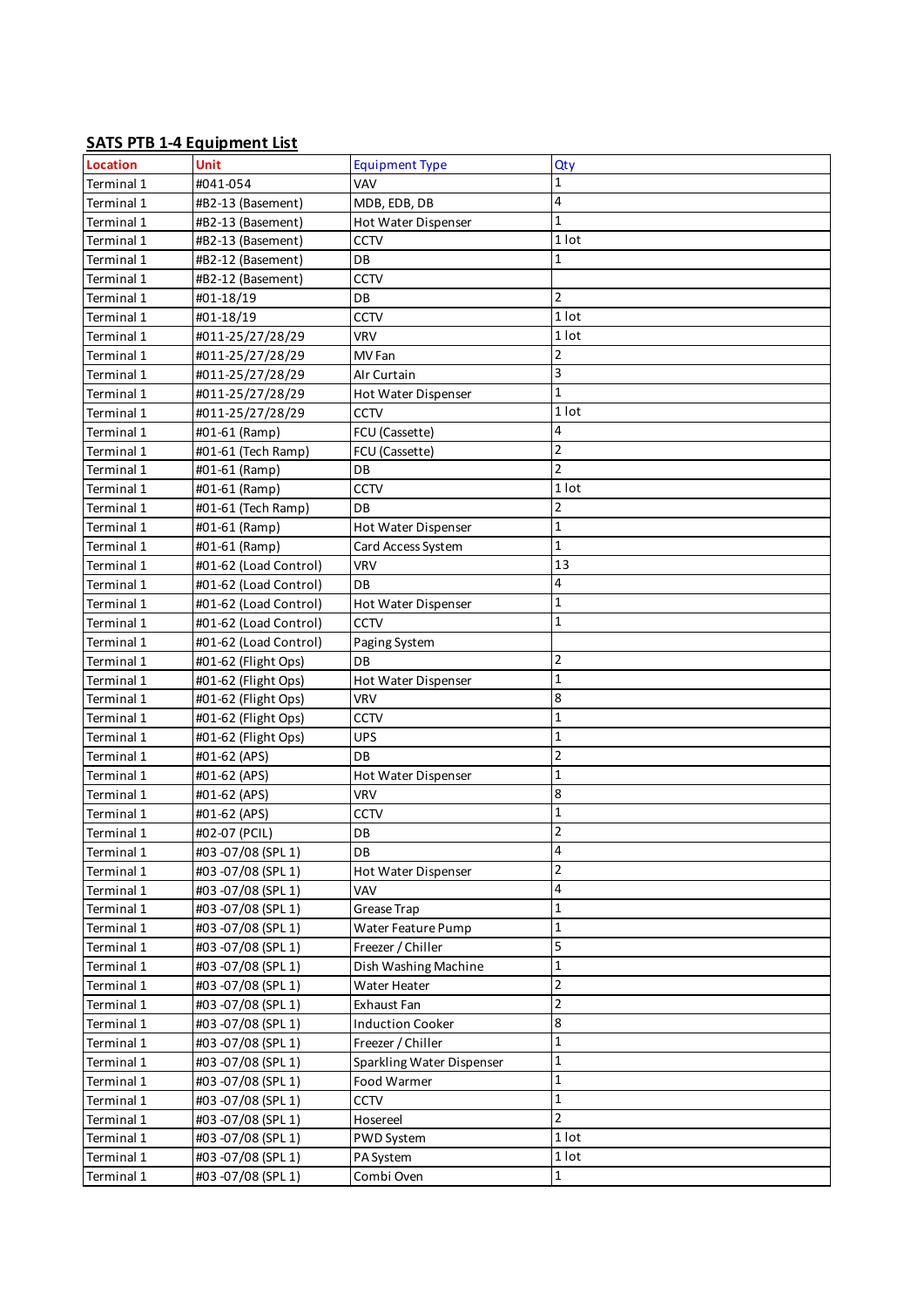| $\mathbf{1}$<br>Terminal 1<br>#03-11 (SSL)<br>VAV<br>$\overline{2}$<br>Terminal 1<br>#03-11 (SSL)<br>DB<br>CCTV<br>1<br>Terminal 1<br>#03-11 (SSL)<br>1<br>Terminal 1<br>Transfer Counter C & D<br>DB<br>$\overline{2}$<br>#03-122 (APS)<br>DB<br>Terminal 1<br>$\mathbf{1}$<br>Terminal 1<br>#03-122 (APS)<br>Card Access System<br>VAV<br>1<br>Terminal 1<br>#03-122 (APS)<br>CCTV<br>1<br>Terminal 1<br>#03-122 (APS)<br>$\overline{2}$<br>Terminal 2<br>#026-035/036 (SIA Custom DB<br>$\mathbf{1}$<br>#026-035/036 (SIA Custom VAV<br>Terminal 2<br>$\mathbf{1}$<br>Premier Check-In Lounge (FHW<br>Terminal 2<br>$\overline{2}$<br>#037-001 (IP Room)<br>DB<br>Terminal 2<br>1<br>Terminal 2<br>#037-001 (IP Room)<br>Water Heater<br>1<br>#037-001 (IP Room)<br>Terminal 2<br>Hot Water Dispenser<br>1<br>#037-001 (IP Room)<br><b>CCTV</b><br>Terminal 2<br>$\overline{2}$<br>Terminal 2<br>#026-085/086 (SSL)<br>DB<br>1<br>#026-085/086 (SSL)<br>Terminal 2<br>Hot Water Dispenser<br>$\mathbf 1$<br>CCTV<br>Terminal 2<br>#026-085/086 (SSL)<br>$\overline{2}$<br>Terminal 2<br>#016-090-04 (Security Dut DB<br>4<br>#016-045/048/049 (Lost & DB<br>Terminal 2<br>$\mathbf 1$<br>#016-045/048/049 (Lost & Hot Water Dispenser<br>Terminal 2<br>$\mathbf 1$<br>#016-045/048/049 (Lost & CCTV<br>Terminal 2<br>4<br>Terminal 2<br>#016-088 (Transit Ops)<br>DB<br>1<br>Terminal 2<br>#016-088 (Transit Ops)<br>Hot Water Dispenser<br>$\mathbf{1}$<br>#016-088 (Transit Ops)<br><b>CCTV</b><br>Terminal 2<br>4<br>VAV<br>Terminal 2<br>#036-114 (SPL)<br>5<br>Terminal 2<br>Freezer / Chiller<br>#036-114 (SPL)<br>$\mathbf{1}$<br>Terminal 2<br>Dish Washing Machine<br>#036-114 (SPL)<br>$\overline{2}$<br>Terminal 2<br>#036-114 (SPL)<br>Water Heater<br>$\overline{2}$<br>Terminal 2<br>#036-114 (SPL)<br>Exhaust Fan<br>8<br>Terminal 2<br>#036-114 (SPL)<br><b>Induction Cooker</b><br>$\mathbf 1$<br>Terminal 2<br>#036-114 (SPL)<br>Freezer / Chiller<br>$\mathbf 1$<br>Terminal 2<br>#036-114 (SPL)<br>Food Warmer<br>$\mathbf{1}$<br>CCTV<br>Terminal 2<br>#036-114 (SPL)<br>$\mathbf{1}$<br>#036-114 (SPL)<br>Terminal 2<br>Paging System<br>#036-114 (SPL)<br>Combi Oven<br>Ŧ<br>8<br>#0111-25/26 (Security)<br>Cassette Unit<br>Terminal 2<br>4<br>Terminal 2<br>#0111-25/26 (Security)<br>DB<br>$\overline{2}$<br>Terminal 2<br>#0111-25/26 (Security)<br>Hot Water Dispenser<br>13<br>Terminal 2<br>FCU (Cassette)<br>#0111-010-01 (Baggage)<br>7<br>Terminal 2<br>#0111-010-01 (Baggage)<br>DB |  |
|--------------------------------------------------------------------------------------------------------------------------------------------------------------------------------------------------------------------------------------------------------------------------------------------------------------------------------------------------------------------------------------------------------------------------------------------------------------------------------------------------------------------------------------------------------------------------------------------------------------------------------------------------------------------------------------------------------------------------------------------------------------------------------------------------------------------------------------------------------------------------------------------------------------------------------------------------------------------------------------------------------------------------------------------------------------------------------------------------------------------------------------------------------------------------------------------------------------------------------------------------------------------------------------------------------------------------------------------------------------------------------------------------------------------------------------------------------------------------------------------------------------------------------------------------------------------------------------------------------------------------------------------------------------------------------------------------------------------------------------------------------------------------------------------------------------------------------------------------------------------------------------------------------------------------------------------------------------------------------------------------------------------------------------------------------------------------------------------------------------------------------------------------------------------------------------------------------------------------------------------------------------------------------------------------------------------------------------------------------------------------------------------------------------------------------------------------------------------------------------------------------------------------|--|
|                                                                                                                                                                                                                                                                                                                                                                                                                                                                                                                                                                                                                                                                                                                                                                                                                                                                                                                                                                                                                                                                                                                                                                                                                                                                                                                                                                                                                                                                                                                                                                                                                                                                                                                                                                                                                                                                                                                                                                                                                                                                                                                                                                                                                                                                                                                                                                                                                                                                                                                          |  |
|                                                                                                                                                                                                                                                                                                                                                                                                                                                                                                                                                                                                                                                                                                                                                                                                                                                                                                                                                                                                                                                                                                                                                                                                                                                                                                                                                                                                                                                                                                                                                                                                                                                                                                                                                                                                                                                                                                                                                                                                                                                                                                                                                                                                                                                                                                                                                                                                                                                                                                                          |  |
|                                                                                                                                                                                                                                                                                                                                                                                                                                                                                                                                                                                                                                                                                                                                                                                                                                                                                                                                                                                                                                                                                                                                                                                                                                                                                                                                                                                                                                                                                                                                                                                                                                                                                                                                                                                                                                                                                                                                                                                                                                                                                                                                                                                                                                                                                                                                                                                                                                                                                                                          |  |
|                                                                                                                                                                                                                                                                                                                                                                                                                                                                                                                                                                                                                                                                                                                                                                                                                                                                                                                                                                                                                                                                                                                                                                                                                                                                                                                                                                                                                                                                                                                                                                                                                                                                                                                                                                                                                                                                                                                                                                                                                                                                                                                                                                                                                                                                                                                                                                                                                                                                                                                          |  |
| Terminal 2                                                                                                                                                                                                                                                                                                                                                                                                                                                                                                                                                                                                                                                                                                                                                                                                                                                                                                                                                                                                                                                                                                                                                                                                                                                                                                                                                                                                                                                                                                                                                                                                                                                                                                                                                                                                                                                                                                                                                                                                                                                                                                                                                                                                                                                                                                                                                                                                                                                                                                               |  |
|                                                                                                                                                                                                                                                                                                                                                                                                                                                                                                                                                                                                                                                                                                                                                                                                                                                                                                                                                                                                                                                                                                                                                                                                                                                                                                                                                                                                                                                                                                                                                                                                                                                                                                                                                                                                                                                                                                                                                                                                                                                                                                                                                                                                                                                                                                                                                                                                                                                                                                                          |  |
|                                                                                                                                                                                                                                                                                                                                                                                                                                                                                                                                                                                                                                                                                                                                                                                                                                                                                                                                                                                                                                                                                                                                                                                                                                                                                                                                                                                                                                                                                                                                                                                                                                                                                                                                                                                                                                                                                                                                                                                                                                                                                                                                                                                                                                                                                                                                                                                                                                                                                                                          |  |
|                                                                                                                                                                                                                                                                                                                                                                                                                                                                                                                                                                                                                                                                                                                                                                                                                                                                                                                                                                                                                                                                                                                                                                                                                                                                                                                                                                                                                                                                                                                                                                                                                                                                                                                                                                                                                                                                                                                                                                                                                                                                                                                                                                                                                                                                                                                                                                                                                                                                                                                          |  |
|                                                                                                                                                                                                                                                                                                                                                                                                                                                                                                                                                                                                                                                                                                                                                                                                                                                                                                                                                                                                                                                                                                                                                                                                                                                                                                                                                                                                                                                                                                                                                                                                                                                                                                                                                                                                                                                                                                                                                                                                                                                                                                                                                                                                                                                                                                                                                                                                                                                                                                                          |  |
|                                                                                                                                                                                                                                                                                                                                                                                                                                                                                                                                                                                                                                                                                                                                                                                                                                                                                                                                                                                                                                                                                                                                                                                                                                                                                                                                                                                                                                                                                                                                                                                                                                                                                                                                                                                                                                                                                                                                                                                                                                                                                                                                                                                                                                                                                                                                                                                                                                                                                                                          |  |
|                                                                                                                                                                                                                                                                                                                                                                                                                                                                                                                                                                                                                                                                                                                                                                                                                                                                                                                                                                                                                                                                                                                                                                                                                                                                                                                                                                                                                                                                                                                                                                                                                                                                                                                                                                                                                                                                                                                                                                                                                                                                                                                                                                                                                                                                                                                                                                                                                                                                                                                          |  |
|                                                                                                                                                                                                                                                                                                                                                                                                                                                                                                                                                                                                                                                                                                                                                                                                                                                                                                                                                                                                                                                                                                                                                                                                                                                                                                                                                                                                                                                                                                                                                                                                                                                                                                                                                                                                                                                                                                                                                                                                                                                                                                                                                                                                                                                                                                                                                                                                                                                                                                                          |  |
|                                                                                                                                                                                                                                                                                                                                                                                                                                                                                                                                                                                                                                                                                                                                                                                                                                                                                                                                                                                                                                                                                                                                                                                                                                                                                                                                                                                                                                                                                                                                                                                                                                                                                                                                                                                                                                                                                                                                                                                                                                                                                                                                                                                                                                                                                                                                                                                                                                                                                                                          |  |
|                                                                                                                                                                                                                                                                                                                                                                                                                                                                                                                                                                                                                                                                                                                                                                                                                                                                                                                                                                                                                                                                                                                                                                                                                                                                                                                                                                                                                                                                                                                                                                                                                                                                                                                                                                                                                                                                                                                                                                                                                                                                                                                                                                                                                                                                                                                                                                                                                                                                                                                          |  |
|                                                                                                                                                                                                                                                                                                                                                                                                                                                                                                                                                                                                                                                                                                                                                                                                                                                                                                                                                                                                                                                                                                                                                                                                                                                                                                                                                                                                                                                                                                                                                                                                                                                                                                                                                                                                                                                                                                                                                                                                                                                                                                                                                                                                                                                                                                                                                                                                                                                                                                                          |  |
|                                                                                                                                                                                                                                                                                                                                                                                                                                                                                                                                                                                                                                                                                                                                                                                                                                                                                                                                                                                                                                                                                                                                                                                                                                                                                                                                                                                                                                                                                                                                                                                                                                                                                                                                                                                                                                                                                                                                                                                                                                                                                                                                                                                                                                                                                                                                                                                                                                                                                                                          |  |
|                                                                                                                                                                                                                                                                                                                                                                                                                                                                                                                                                                                                                                                                                                                                                                                                                                                                                                                                                                                                                                                                                                                                                                                                                                                                                                                                                                                                                                                                                                                                                                                                                                                                                                                                                                                                                                                                                                                                                                                                                                                                                                                                                                                                                                                                                                                                                                                                                                                                                                                          |  |
|                                                                                                                                                                                                                                                                                                                                                                                                                                                                                                                                                                                                                                                                                                                                                                                                                                                                                                                                                                                                                                                                                                                                                                                                                                                                                                                                                                                                                                                                                                                                                                                                                                                                                                                                                                                                                                                                                                                                                                                                                                                                                                                                                                                                                                                                                                                                                                                                                                                                                                                          |  |
|                                                                                                                                                                                                                                                                                                                                                                                                                                                                                                                                                                                                                                                                                                                                                                                                                                                                                                                                                                                                                                                                                                                                                                                                                                                                                                                                                                                                                                                                                                                                                                                                                                                                                                                                                                                                                                                                                                                                                                                                                                                                                                                                                                                                                                                                                                                                                                                                                                                                                                                          |  |
|                                                                                                                                                                                                                                                                                                                                                                                                                                                                                                                                                                                                                                                                                                                                                                                                                                                                                                                                                                                                                                                                                                                                                                                                                                                                                                                                                                                                                                                                                                                                                                                                                                                                                                                                                                                                                                                                                                                                                                                                                                                                                                                                                                                                                                                                                                                                                                                                                                                                                                                          |  |
|                                                                                                                                                                                                                                                                                                                                                                                                                                                                                                                                                                                                                                                                                                                                                                                                                                                                                                                                                                                                                                                                                                                                                                                                                                                                                                                                                                                                                                                                                                                                                                                                                                                                                                                                                                                                                                                                                                                                                                                                                                                                                                                                                                                                                                                                                                                                                                                                                                                                                                                          |  |
|                                                                                                                                                                                                                                                                                                                                                                                                                                                                                                                                                                                                                                                                                                                                                                                                                                                                                                                                                                                                                                                                                                                                                                                                                                                                                                                                                                                                                                                                                                                                                                                                                                                                                                                                                                                                                                                                                                                                                                                                                                                                                                                                                                                                                                                                                                                                                                                                                                                                                                                          |  |
|                                                                                                                                                                                                                                                                                                                                                                                                                                                                                                                                                                                                                                                                                                                                                                                                                                                                                                                                                                                                                                                                                                                                                                                                                                                                                                                                                                                                                                                                                                                                                                                                                                                                                                                                                                                                                                                                                                                                                                                                                                                                                                                                                                                                                                                                                                                                                                                                                                                                                                                          |  |
|                                                                                                                                                                                                                                                                                                                                                                                                                                                                                                                                                                                                                                                                                                                                                                                                                                                                                                                                                                                                                                                                                                                                                                                                                                                                                                                                                                                                                                                                                                                                                                                                                                                                                                                                                                                                                                                                                                                                                                                                                                                                                                                                                                                                                                                                                                                                                                                                                                                                                                                          |  |
|                                                                                                                                                                                                                                                                                                                                                                                                                                                                                                                                                                                                                                                                                                                                                                                                                                                                                                                                                                                                                                                                                                                                                                                                                                                                                                                                                                                                                                                                                                                                                                                                                                                                                                                                                                                                                                                                                                                                                                                                                                                                                                                                                                                                                                                                                                                                                                                                                                                                                                                          |  |
|                                                                                                                                                                                                                                                                                                                                                                                                                                                                                                                                                                                                                                                                                                                                                                                                                                                                                                                                                                                                                                                                                                                                                                                                                                                                                                                                                                                                                                                                                                                                                                                                                                                                                                                                                                                                                                                                                                                                                                                                                                                                                                                                                                                                                                                                                                                                                                                                                                                                                                                          |  |
|                                                                                                                                                                                                                                                                                                                                                                                                                                                                                                                                                                                                                                                                                                                                                                                                                                                                                                                                                                                                                                                                                                                                                                                                                                                                                                                                                                                                                                                                                                                                                                                                                                                                                                                                                                                                                                                                                                                                                                                                                                                                                                                                                                                                                                                                                                                                                                                                                                                                                                                          |  |
|                                                                                                                                                                                                                                                                                                                                                                                                                                                                                                                                                                                                                                                                                                                                                                                                                                                                                                                                                                                                                                                                                                                                                                                                                                                                                                                                                                                                                                                                                                                                                                                                                                                                                                                                                                                                                                                                                                                                                                                                                                                                                                                                                                                                                                                                                                                                                                                                                                                                                                                          |  |
|                                                                                                                                                                                                                                                                                                                                                                                                                                                                                                                                                                                                                                                                                                                                                                                                                                                                                                                                                                                                                                                                                                                                                                                                                                                                                                                                                                                                                                                                                                                                                                                                                                                                                                                                                                                                                                                                                                                                                                                                                                                                                                                                                                                                                                                                                                                                                                                                                                                                                                                          |  |
|                                                                                                                                                                                                                                                                                                                                                                                                                                                                                                                                                                                                                                                                                                                                                                                                                                                                                                                                                                                                                                                                                                                                                                                                                                                                                                                                                                                                                                                                                                                                                                                                                                                                                                                                                                                                                                                                                                                                                                                                                                                                                                                                                                                                                                                                                                                                                                                                                                                                                                                          |  |
|                                                                                                                                                                                                                                                                                                                                                                                                                                                                                                                                                                                                                                                                                                                                                                                                                                                                                                                                                                                                                                                                                                                                                                                                                                                                                                                                                                                                                                                                                                                                                                                                                                                                                                                                                                                                                                                                                                                                                                                                                                                                                                                                                                                                                                                                                                                                                                                                                                                                                                                          |  |
|                                                                                                                                                                                                                                                                                                                                                                                                                                                                                                                                                                                                                                                                                                                                                                                                                                                                                                                                                                                                                                                                                                                                                                                                                                                                                                                                                                                                                                                                                                                                                                                                                                                                                                                                                                                                                                                                                                                                                                                                                                                                                                                                                                                                                                                                                                                                                                                                                                                                                                                          |  |
|                                                                                                                                                                                                                                                                                                                                                                                                                                                                                                                                                                                                                                                                                                                                                                                                                                                                                                                                                                                                                                                                                                                                                                                                                                                                                                                                                                                                                                                                                                                                                                                                                                                                                                                                                                                                                                                                                                                                                                                                                                                                                                                                                                                                                                                                                                                                                                                                                                                                                                                          |  |
|                                                                                                                                                                                                                                                                                                                                                                                                                                                                                                                                                                                                                                                                                                                                                                                                                                                                                                                                                                                                                                                                                                                                                                                                                                                                                                                                                                                                                                                                                                                                                                                                                                                                                                                                                                                                                                                                                                                                                                                                                                                                                                                                                                                                                                                                                                                                                                                                                                                                                                                          |  |
|                                                                                                                                                                                                                                                                                                                                                                                                                                                                                                                                                                                                                                                                                                                                                                                                                                                                                                                                                                                                                                                                                                                                                                                                                                                                                                                                                                                                                                                                                                                                                                                                                                                                                                                                                                                                                                                                                                                                                                                                                                                                                                                                                                                                                                                                                                                                                                                                                                                                                                                          |  |
|                                                                                                                                                                                                                                                                                                                                                                                                                                                                                                                                                                                                                                                                                                                                                                                                                                                                                                                                                                                                                                                                                                                                                                                                                                                                                                                                                                                                                                                                                                                                                                                                                                                                                                                                                                                                                                                                                                                                                                                                                                                                                                                                                                                                                                                                                                                                                                                                                                                                                                                          |  |
|                                                                                                                                                                                                                                                                                                                                                                                                                                                                                                                                                                                                                                                                                                                                                                                                                                                                                                                                                                                                                                                                                                                                                                                                                                                                                                                                                                                                                                                                                                                                                                                                                                                                                                                                                                                                                                                                                                                                                                                                                                                                                                                                                                                                                                                                                                                                                                                                                                                                                                                          |  |
|                                                                                                                                                                                                                                                                                                                                                                                                                                                                                                                                                                                                                                                                                                                                                                                                                                                                                                                                                                                                                                                                                                                                                                                                                                                                                                                                                                                                                                                                                                                                                                                                                                                                                                                                                                                                                                                                                                                                                                                                                                                                                                                                                                                                                                                                                                                                                                                                                                                                                                                          |  |
|                                                                                                                                                                                                                                                                                                                                                                                                                                                                                                                                                                                                                                                                                                                                                                                                                                                                                                                                                                                                                                                                                                                                                                                                                                                                                                                                                                                                                                                                                                                                                                                                                                                                                                                                                                                                                                                                                                                                                                                                                                                                                                                                                                                                                                                                                                                                                                                                                                                                                                                          |  |
|                                                                                                                                                                                                                                                                                                                                                                                                                                                                                                                                                                                                                                                                                                                                                                                                                                                                                                                                                                                                                                                                                                                                                                                                                                                                                                                                                                                                                                                                                                                                                                                                                                                                                                                                                                                                                                                                                                                                                                                                                                                                                                                                                                                                                                                                                                                                                                                                                                                                                                                          |  |
|                                                                                                                                                                                                                                                                                                                                                                                                                                                                                                                                                                                                                                                                                                                                                                                                                                                                                                                                                                                                                                                                                                                                                                                                                                                                                                                                                                                                                                                                                                                                                                                                                                                                                                                                                                                                                                                                                                                                                                                                                                                                                                                                                                                                                                                                                                                                                                                                                                                                                                                          |  |
| 4<br>Terminal 2<br>#0111-017-02/03 (Baggage DB                                                                                                                                                                                                                                                                                                                                                                                                                                                                                                                                                                                                                                                                                                                                                                                                                                                                                                                                                                                                                                                                                                                                                                                                                                                                                                                                                                                                                                                                                                                                                                                                                                                                                                                                                                                                                                                                                                                                                                                                                                                                                                                                                                                                                                                                                                                                                                                                                                                                           |  |
| 4<br>#0111-017-02/03 (Baggage FCU (Cassette)<br>Terminal 2                                                                                                                                                                                                                                                                                                                                                                                                                                                                                                                                                                                                                                                                                                                                                                                                                                                                                                                                                                                                                                                                                                                                                                                                                                                                                                                                                                                                                                                                                                                                                                                                                                                                                                                                                                                                                                                                                                                                                                                                                                                                                                                                                                                                                                                                                                                                                                                                                                                               |  |
| $\overline{2}$<br>#0111-017-02/03 (Baggage Hot Water Dispenser<br>Terminal 2                                                                                                                                                                                                                                                                                                                                                                                                                                                                                                                                                                                                                                                                                                                                                                                                                                                                                                                                                                                                                                                                                                                                                                                                                                                                                                                                                                                                                                                                                                                                                                                                                                                                                                                                                                                                                                                                                                                                                                                                                                                                                                                                                                                                                                                                                                                                                                                                                                             |  |
| $\overline{2}$<br>Terminal 2<br>#0111-017-01 (Baggage)<br>FCU (Wall Mounted)                                                                                                                                                                                                                                                                                                                                                                                                                                                                                                                                                                                                                                                                                                                                                                                                                                                                                                                                                                                                                                                                                                                                                                                                                                                                                                                                                                                                                                                                                                                                                                                                                                                                                                                                                                                                                                                                                                                                                                                                                                                                                                                                                                                                                                                                                                                                                                                                                                             |  |
| $\mathbf 1$<br>VF<br>Terminal 2<br>#0111-017-03 (Baggage)                                                                                                                                                                                                                                                                                                                                                                                                                                                                                                                                                                                                                                                                                                                                                                                                                                                                                                                                                                                                                                                                                                                                                                                                                                                                                                                                                                                                                                                                                                                                                                                                                                                                                                                                                                                                                                                                                                                                                                                                                                                                                                                                                                                                                                                                                                                                                                                                                                                                |  |
| 5<br>Terminal 2<br>#0111-017-05/06 (Baggage FCU (Cassette)                                                                                                                                                                                                                                                                                                                                                                                                                                                                                                                                                                                                                                                                                                                                                                                                                                                                                                                                                                                                                                                                                                                                                                                                                                                                                                                                                                                                                                                                                                                                                                                                                                                                                                                                                                                                                                                                                                                                                                                                                                                                                                                                                                                                                                                                                                                                                                                                                                                               |  |
| $\mathbf 1$<br>#0111-017-05/06 (Baggage CCTV<br>Terminal 2                                                                                                                                                                                                                                                                                                                                                                                                                                                                                                                                                                                                                                                                                                                                                                                                                                                                                                                                                                                                                                                                                                                                                                                                                                                                                                                                                                                                                                                                                                                                                                                                                                                                                                                                                                                                                                                                                                                                                                                                                                                                                                                                                                                                                                                                                                                                                                                                                                                               |  |
| $\overline{2}$<br>Terminal 2<br>DB<br>#0111-025-01 (Ramp)                                                                                                                                                                                                                                                                                                                                                                                                                                                                                                                                                                                                                                                                                                                                                                                                                                                                                                                                                                                                                                                                                                                                                                                                                                                                                                                                                                                                                                                                                                                                                                                                                                                                                                                                                                                                                                                                                                                                                                                                                                                                                                                                                                                                                                                                                                                                                                                                                                                                |  |
| $\mathbf 1$<br>Terminal 2<br>#0111-025-01 (Ramp)<br>Water Cooler                                                                                                                                                                                                                                                                                                                                                                                                                                                                                                                                                                                                                                                                                                                                                                                                                                                                                                                                                                                                                                                                                                                                                                                                                                                                                                                                                                                                                                                                                                                                                                                                                                                                                                                                                                                                                                                                                                                                                                                                                                                                                                                                                                                                                                                                                                                                                                                                                                                         |  |
| $\overline{2}$<br>Terminal 2<br>#0111-025-01 (Ramp)<br>Hot Water Dispenser                                                                                                                                                                                                                                                                                                                                                                                                                                                                                                                                                                                                                                                                                                                                                                                                                                                                                                                                                                                                                                                                                                                                                                                                                                                                                                                                                                                                                                                                                                                                                                                                                                                                                                                                                                                                                                                                                                                                                                                                                                                                                                                                                                                                                                                                                                                                                                                                                                               |  |
| 20<br><b>VRV</b><br>Terminal 2<br>#0111-025-01 (Ramp)                                                                                                                                                                                                                                                                                                                                                                                                                                                                                                                                                                                                                                                                                                                                                                                                                                                                                                                                                                                                                                                                                                                                                                                                                                                                                                                                                                                                                                                                                                                                                                                                                                                                                                                                                                                                                                                                                                                                                                                                                                                                                                                                                                                                                                                                                                                                                                                                                                                                    |  |
| <b>CCTV</b><br>Terminal 2<br>#0111-025-01 (Ramp)                                                                                                                                                                                                                                                                                                                                                                                                                                                                                                                                                                                                                                                                                                                                                                                                                                                                                                                                                                                                                                                                                                                                                                                                                                                                                                                                                                                                                                                                                                                                                                                                                                                                                                                                                                                                                                                                                                                                                                                                                                                                                                                                                                                                                                                                                                                                                                                                                                                                         |  |
| $\mathbf{1}$<br>F32<br>Terminal 2<br>Refilling Point                                                                                                                                                                                                                                                                                                                                                                                                                                                                                                                                                                                                                                                                                                                                                                                                                                                                                                                                                                                                                                                                                                                                                                                                                                                                                                                                                                                                                                                                                                                                                                                                                                                                                                                                                                                                                                                                                                                                                                                                                                                                                                                                                                                                                                                                                                                                                                                                                                                                     |  |
| $\overline{2}$<br>Terminal 3<br>#02-86/87 (SIA)<br>DB                                                                                                                                                                                                                                                                                                                                                                                                                                                                                                                                                                                                                                                                                                                                                                                                                                                                                                                                                                                                                                                                                                                                                                                                                                                                                                                                                                                                                                                                                                                                                                                                                                                                                                                                                                                                                                                                                                                                                                                                                                                                                                                                                                                                                                                                                                                                                                                                                                                                    |  |